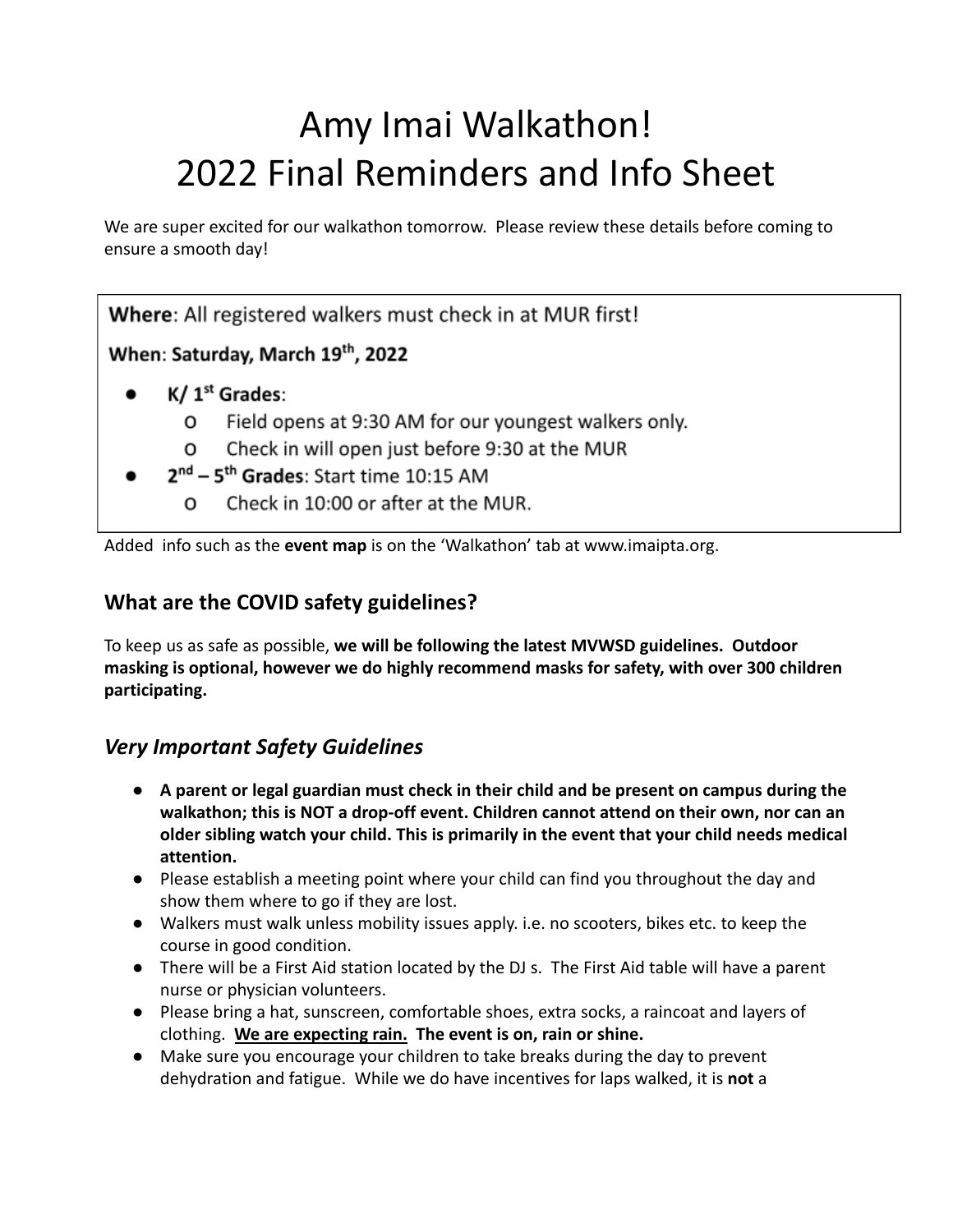competition and there is no minimum lap requirement. Please have your child only do what's best for them.

- **PLEASE BRING YOUR OWN FILLED WATER BOTTLE.** There is no drinking at the on-campus fountains but the fountains' **water bottle refill areas (near the restrooms) are operational.**
- No Pets. Humans only for this event please! :)
- Walking on the course is ONE WAY, counterclockwise. Only enter and exit the field at the designated areas.
- No eating is allowed on the course.
- There will be a Lost and Found area / Lost Kid area next to the DJ.

# *General Reminders*

#### Where do parents sit?

You may sit on the grassy area within the inner area of the lap course, however due to the rain, you may choose to be under covered areas instead.

#### What are the food / drink options?

- Drinks and pre-packaged snacks will be available for purchase- **cash only** small bills preferred. Most items are \$1. Look for the Snack Table under the solar panels.
- $\bullet$  We will have 2 food trucks + Kona Ice between 11 AM 1PM.. (Cash / Credit card). Keep in mind, for an event of our size, the lines will get very long so consider ordering early.
- You are also welcome to bring your own snacks, lunch or drinks, but please no eating on the course.

#### Who can walk on the lap course?

- Only registered walkers (students and non-Imai students) who have a wrist bracelet received at Check in can be on the lap course. Parents are welcome to join their kids; adults don't require a bracelet.
- For safety and crowd size, we kindly ask that **only immediate family members** attend.

#### Can you come / leave at anytime?

● You can come anytime after your designated registration time (9:30 AM for K/ 1 and 10:00 AM for  $2^{\omega}$ -5<sup>th</sup>) and can leave at anytime. The event ends at 1:30 PM for all grades.

# *Overview of Lap, Tracking and Incentives*

How are laps tracked?

- When the student checks in at the MUR, they will receive a wristband, lap card and lanyard, as well as a Ziploc bag which they can use for their incentives. The lap card will have their name on it.
- Every time a lap is completed on the course, a volunteer who will be sitting on the course, will mark it on the card.
- Lap cards must stay in good condition so take care of them and wear them at all times.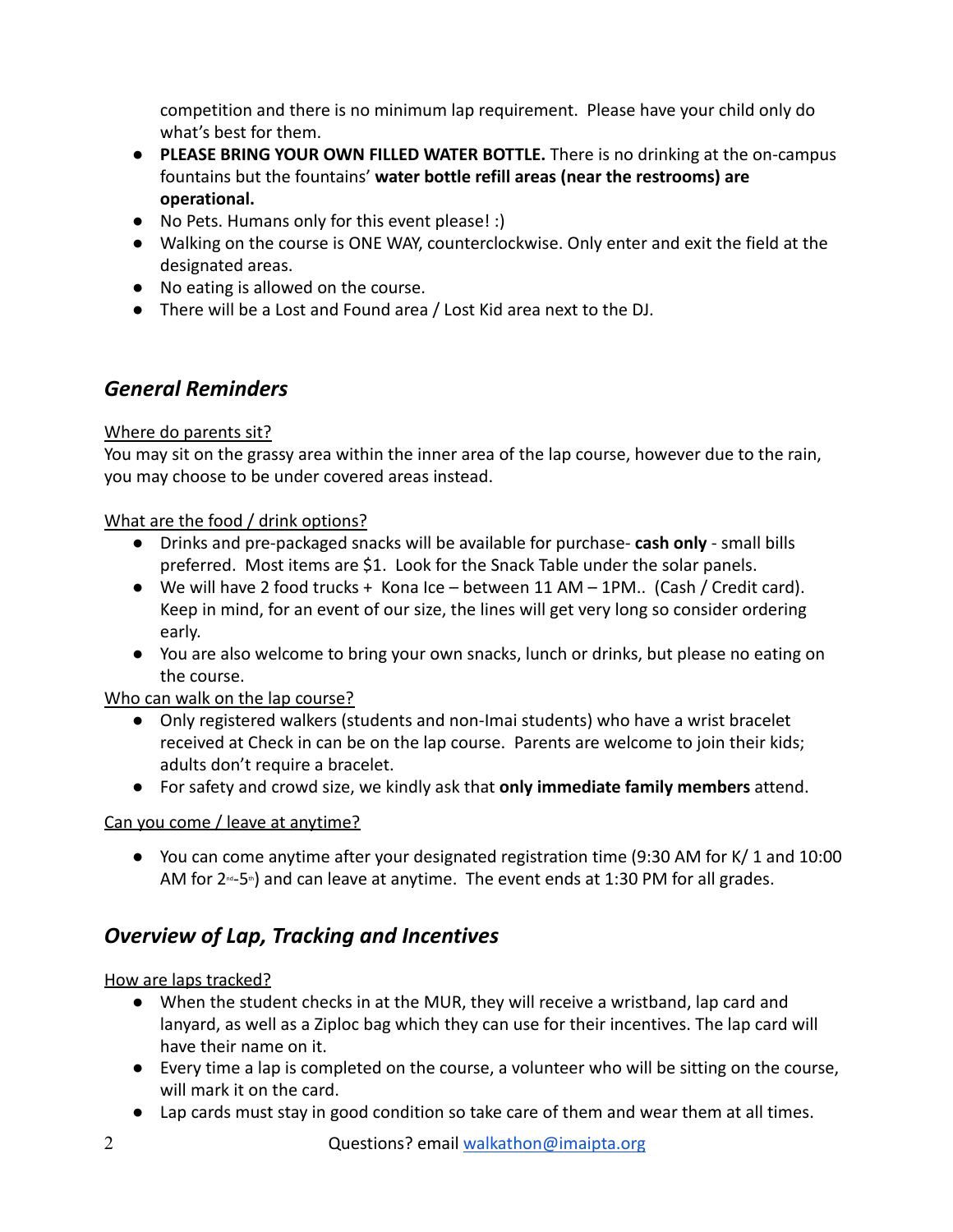- The volunteers will only mark laps if your child:
	- o stays on the track,
	- o completes a full lap within the track borders and
	- o follows the direction of the course
- When certain lap milestones are reached (marked by a symbol on the card), they should go to the Incentive table to get their prize. Note: milestone differ by student grade, so not all cards are the same.
- In some cases prizes include a raffle for a week of summer camp, tickets to an activity, or a grand prize such as a chance to win a Fitbit.
- **Important***: When your child is done walking for the day or when you are leaving, you must go to Check – Out (at the MUR) so your laps can be counted towards classroom prizes, recorded for Pledgestar and to help us plan for next time. If you forget to check out, please snap a photo of the lap card and send it to [walkathon@imaipta.org.](mailto:walkathon@imaipta.org)*

# *A Final Note*

This year's event is meant to build community and bring us back together. With **nearly 80% of students attending, we are thrilled** that our initial goal has been met! However, please keep in mind this is a year one, "soft launch" event. With a small but nimble walkathon committee of just 8 people, and a short timeline of only 7 weeks, we are launching a prototype, so to speak.

A few things we do expect:

- A fun and exciting, but very crowded (and possibly wet) event
- Lots of happy smiles + the possibility of a few tears and scrapes along the way
- The extension of grace and latitude, especially towards the 70 volunteers who are supporting the event.

This is new for all of us and some mistakes and wins will happen along the way. It is also **our** school community, so the success of our event depends on all of us solving problems as they arise. Lines too long? Ask a volunteer how you can help. Trash can overflowing? Step in to empty it. Bathroom out of toilet paper? Ask a volunteer or teacher where to get more. Hurt child? Help escort them to First Aid.

We look forward to an awesome day with lots of positive role-modeling – showing our kids how to be a great community citizen and demonstrating a growth mindset!

Thank you to all of our Imai families, the Imai PTA, walkathon volunteers, Ms. Siam and staff and especially, the Walkathon Committee for your hard work and support!